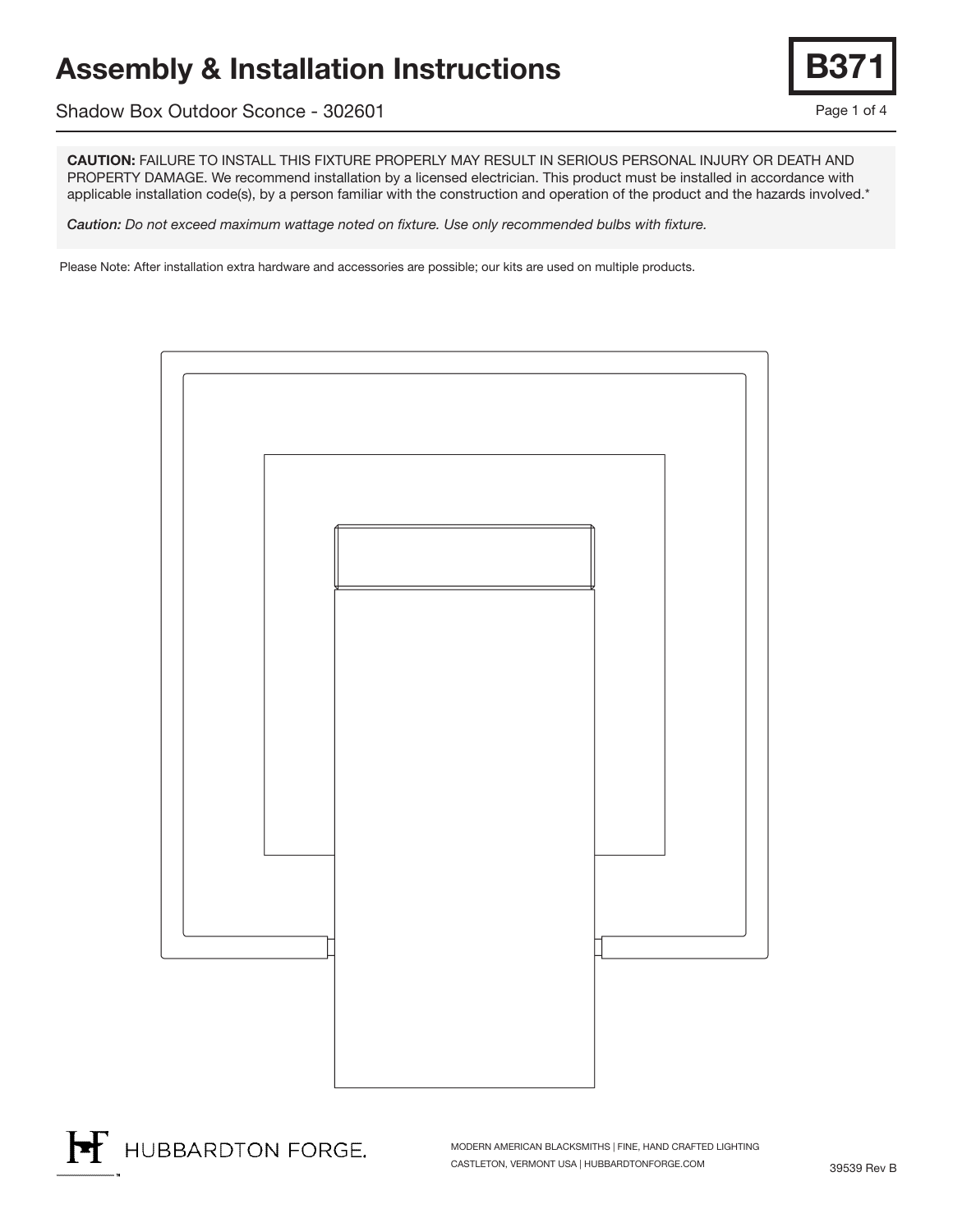# Assembly & Installation Instructions | B

Shadow Box Outdoor Sconce - 302601

Page 2 of 4

### **Component Parts**

| A | <b>Fixture</b>                    |
|---|-----------------------------------|
| B | <b>Crossbar</b>                   |
| C | <b>Threaded Studs (2)</b>         |
| D | <b>Square Tube</b>                |
| Е | <b>Flat Head Thumb Screw</b>      |
| F | <b>Ball Head Thumb Screws (2)</b> |
| G | <b>Reflector</b>                  |
| н | <b>Cupped Washer</b>              |
| ı | <b>Ground Screw</b>               |
| J | <b>Caulking Lip</b>               |
| K | <b>Barrel Knobs (2)</b>           |
| L | <b>Glass Block</b>                |
| М | <b>Bulb (Not Included)</b>        |

H HUBBARDTON FORGE.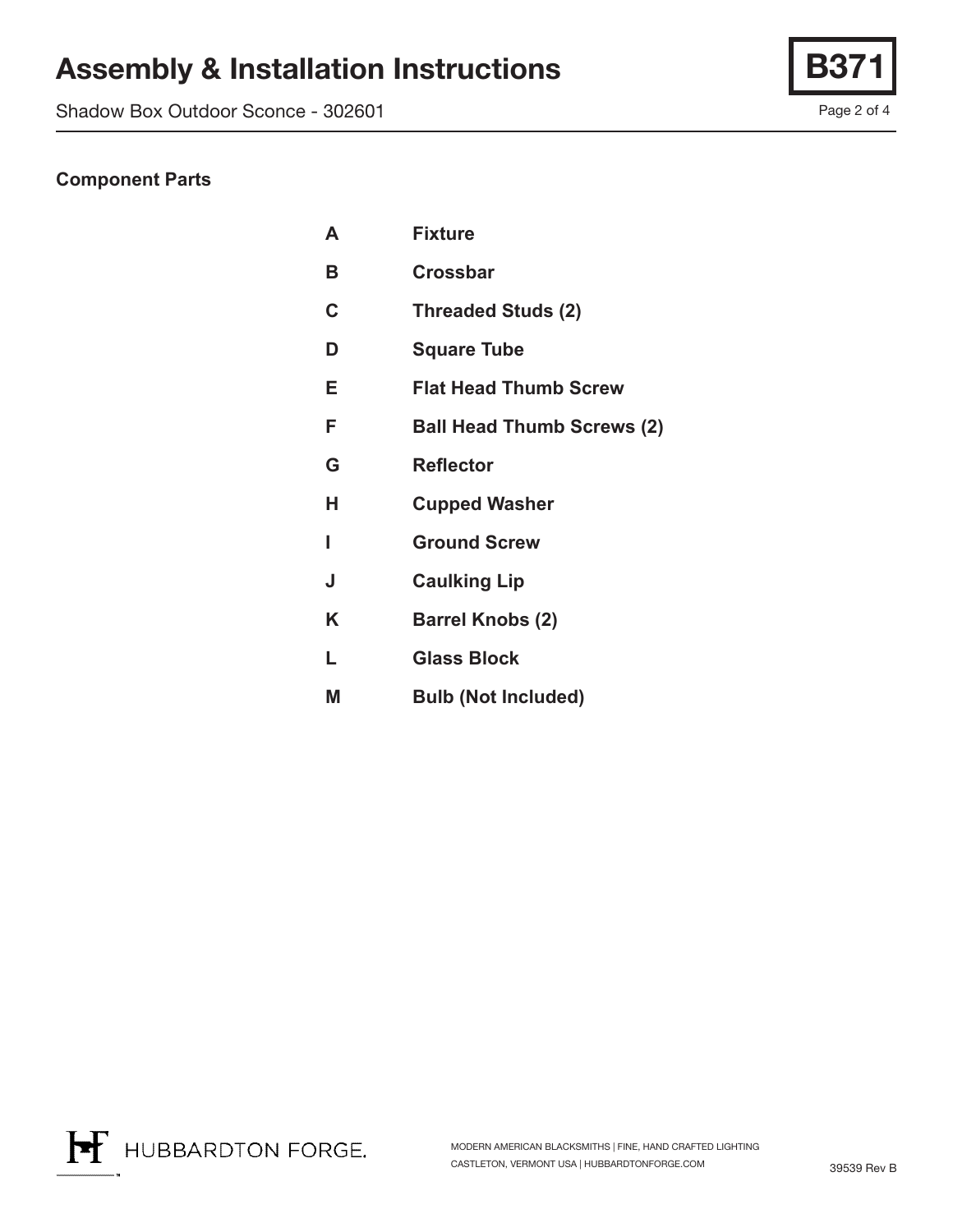## Assembly & Installation Instructions

Shadow Box Outdoor Sconce - 302601



#### To Install Fixture *(Figures 1 & 2)*

**CAUTION:** BE SURE POWER IS OFF AT THE MAIN BREAKER BOX PRIOR TO INSTALLATION.

- 1. Carefully unpack the fixture from the carton.
- 2. Using two machine screws (not provided) fasten the crossbar (B) to the electric box.

*Note: A new electric box comes with screws. When replacing a fixture, retain the existing screws for use with the new fixture.*

- 3. Thread studs (C) into the appropriate holes in the crossbar (B) that line up with holes in the fixture (A).
- 4. Unscrew two ball head thumb screws (F) from the bottom of square tube (D) until the square tube (D) can be removed from fixture (A).

*Note: The reflector (G) is shipped inside square tube (D); keep together for later installation.*

5. Hold fixture (A) close to wall. Using suitable wire connectors (not provided) connect fixture wires to supply wires (white to white and black to black). Attach a pigtail lead to the crossbar (B) using the cupped washer (H) and ground screw (I). Connect all ground wires (bare copper or green to bare copper or green).

**CAUTION:** MAKE SURE WIRE CONNECTORS ARE TWISTED ON SECURELY, AND NO BARE WIRES ARE EXPOSED.

- 6. Apply a generous bead of a suitable caulking material (not provided) to caulking lip (J) on the fixture. Caulk should be applied around the entire perimeter of the backplate (Figure 2).
- 7. Slide fixture (A) over threaded studs (C) and push firmly to wall, making sure that no wires are pinched between fixture back and wall. Fasten with barrel knobs (K). Be sure threaded studs are fully seated in the barrel knobs.
- 8. See instructions on next page to complete installation.





MODERN AMERICAN BLACKSMITHS | FINE, HAND CRAFTED LIGHTING CASTLETON, VERMONT USA | HUBBARDTONFORGE.COM